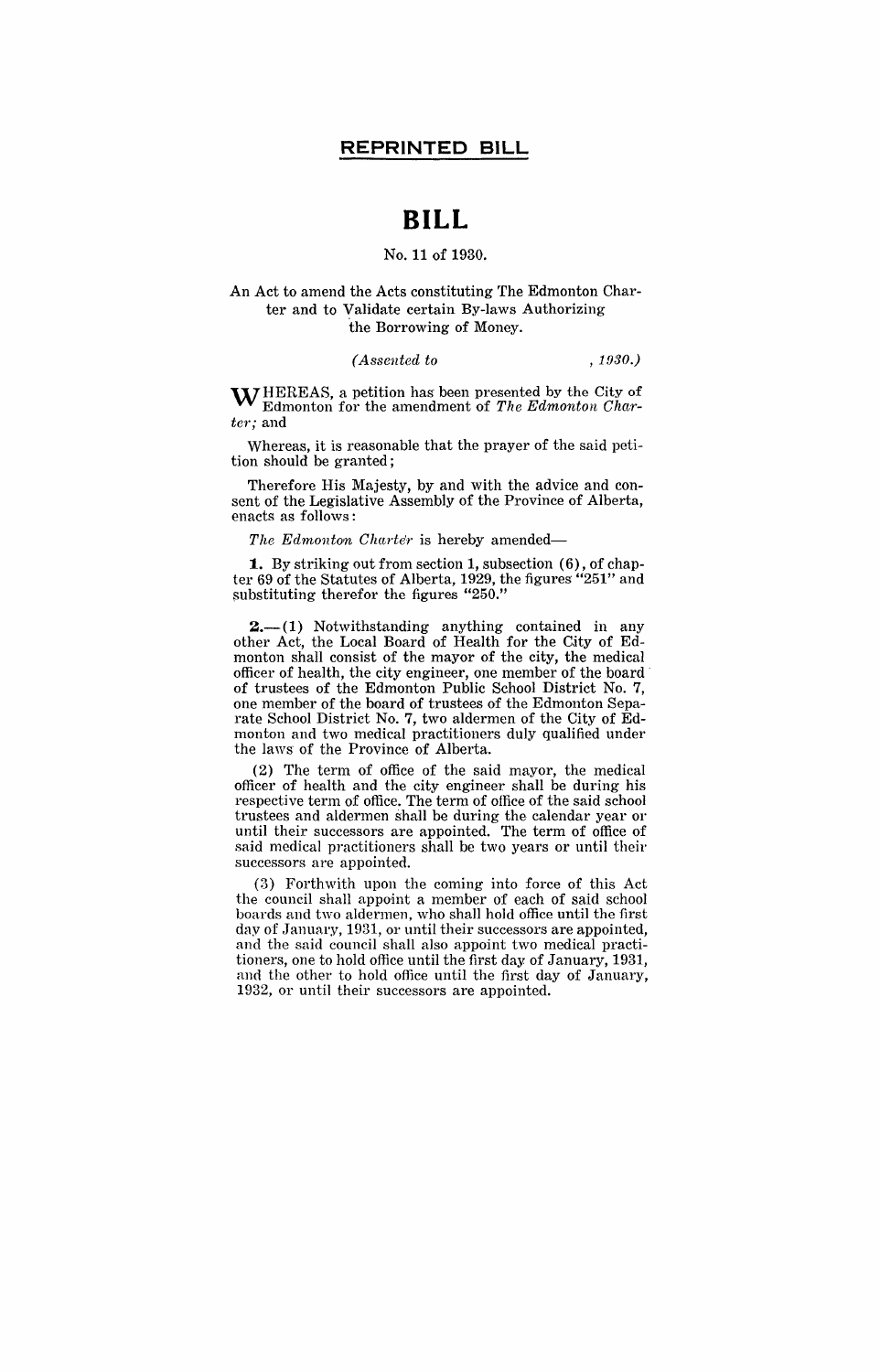(4) As soon as convenient after the first day of January in each year the council shall make all such appointments as may be required to fill all vacancies on the said board.

**3.** The council may by by-law change the date for the election of mayor, aldermen and sehool trustees from the second Monday in December to a day in the second week in November, and may incidentally thereto alter the time between nomination and polling, and dates on which the advance poll provided for by section  $124u$  shall be held; and may also by express enactment or by necessary implication repeal, alter or amend any clause or provision of the said Charter or amendments thereto it may consider advisable for the purpose of making the said Charter and amendments thereto and all times fixed thereby conform to the said altered polling date and make such change practicable and complete.

**4.** By striking out the word "eight" where it occurs in the last line of section 124, and by substituting therefor the word "nine."

**5.** By adding to section 523 the following subsection: " $(4)$  If any person shall be convicted of sending in any false fire alarm or of unlawfully using or tampering with the fire alarm system of the city, the presiding magistrate or justice may in addition to or in place' of any penalty by law provided, order the offender to be committed to jail or to any public lockup for any time determined by the magistrate or justice not exceeding thirty days, with or without hard labor."

**6.** By repealing section 17 of chapter 76 of the Statutes of Alberta, 1926, and section 7 of chapter 77 of the Statutes of Alberta, 1928.

7. By inserting in section 233 the following subsection:

- " $(3)$   $(a)$  In this subsection the term 'vehicle' shall mean and include any cart, wagon, truck or other vehicle used by any person within the City of Edmonton for the purpose of the conveyance of goods, wares, merchandise, fuel, earth, refuse or other articles or effects of any kind or nature, either in connection with his own business or for hire, and shall also include any vehicle used for the carriage of passengers for hire, and any vehicle, scraper, grader, fresno, slip or plow used in the removal of earth, gravel, sand, ashes, or refuse, or used in or about the making of any cellar or excavation;
- " $(b)$  The council may license vehicles as hereinbefore defined, or the owners or operators thereof, either as a special class or classes or otherwise;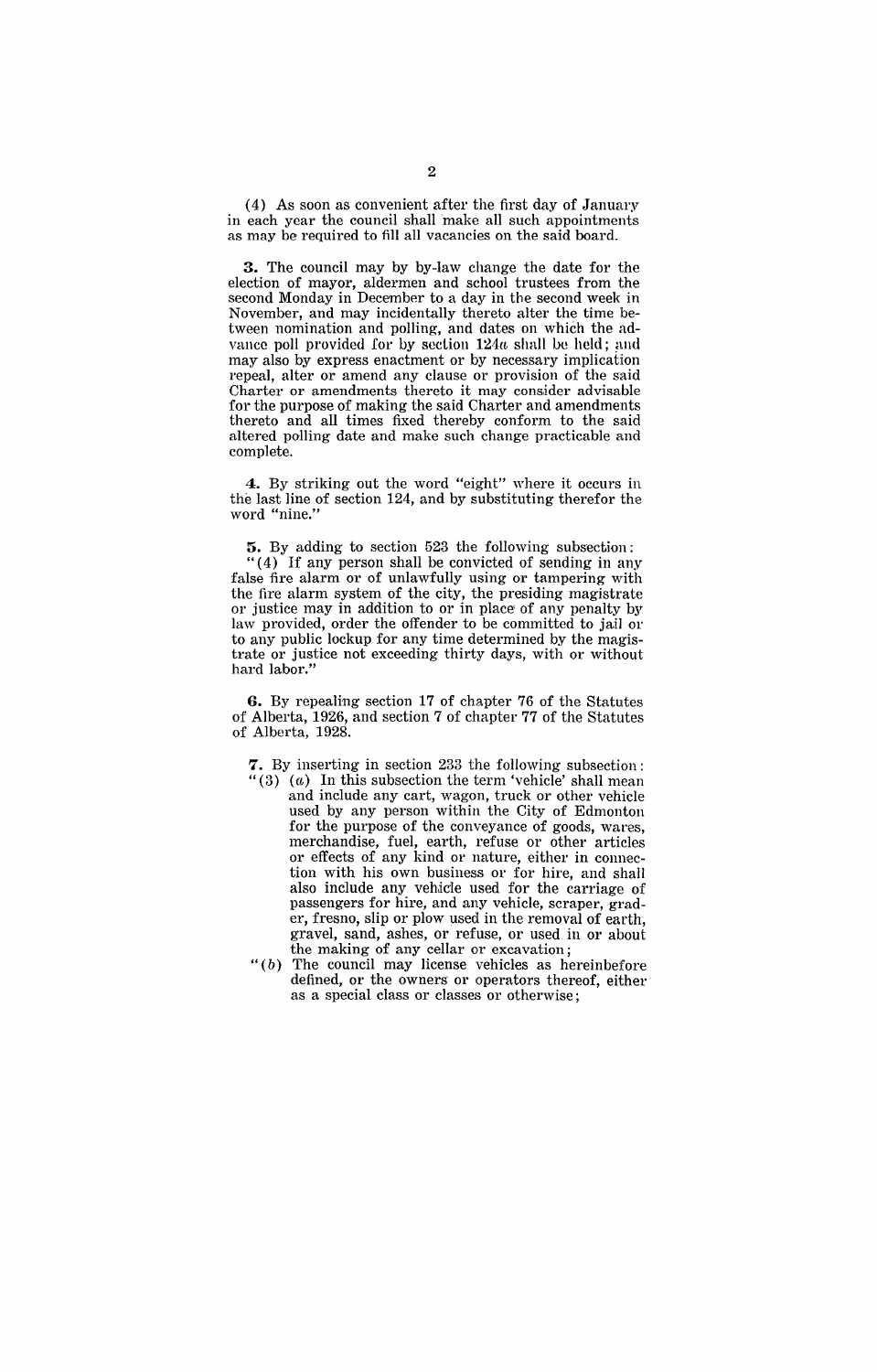- " $(c)$  The council may classify all such vehicles according to the tonnage, width of tire, purpose for which used, manner or means of propulsion, or upon any other principle whatsoever as it shall see fit, and may fix or grade the license fees therefor according to any classification thereof; provided that in respect of horse-drawn vehicles the license fee may be imposed according to the number of teams or animals used in place of the number of vehicles used;
- " $(d)$  Nothing in this subsection shall apply to vehicles owned by persons residing outside the city and used only in conveying their own products or personal effects into or out of the city and not plying a carrying trade for hire."

**8.** Notwithstanding anything contained in any other Act, the council of the City of Edmonton may from time to time pass by-Iaws-

- (a) to provide that no vehicle, including motor vehicles, shall be turned to the left at any street intersection or intersections named in the by-law;
- (b) to limit the rate of speed at which motor vehicles may be driven in the vicinity of schools or on entering or leaving or driving through any subway.

**9.** By striking out from subsection (9) of section *239a,*  the schedule of exempted trades or businesses, and by substituting therefor the following:

#### "SCHEDULE.

"EXEMPTED SHOPS, TRADES, BUSINESSES OR GOODS.

"1. Drug stores for the sale of medicine, medical and surgical appliances, toilet preparations, sick room requisites and other exempted articles only.

"2. Such other shops, trades, businesses, goods, wares or merchandise as the council of the City of Edmonton may from time to time prescribe by by-law.

"Notwithstanding the repeal of said schedule, the same shall remain in full force and effect until the council shall pass a by-law under the provisions of this section:

"Provided that no such by-law shall increase or add to the list of exempted shops, trades, businesses or goods now provided for by the schedule set out in said section *239a."* 

**10.** By adding to section *239a* the following subsection: "(10) Notwithstanding anything contained in this section, the council of the City of Edmonton may make by-laws regulating and fixing the hours of labor in shops, and may by any such by-law alter, repeal or amend any part of this section:

"Provided always that no person shall be' employed in any shop more than five and one-half days in any week during the year, except during the month of December."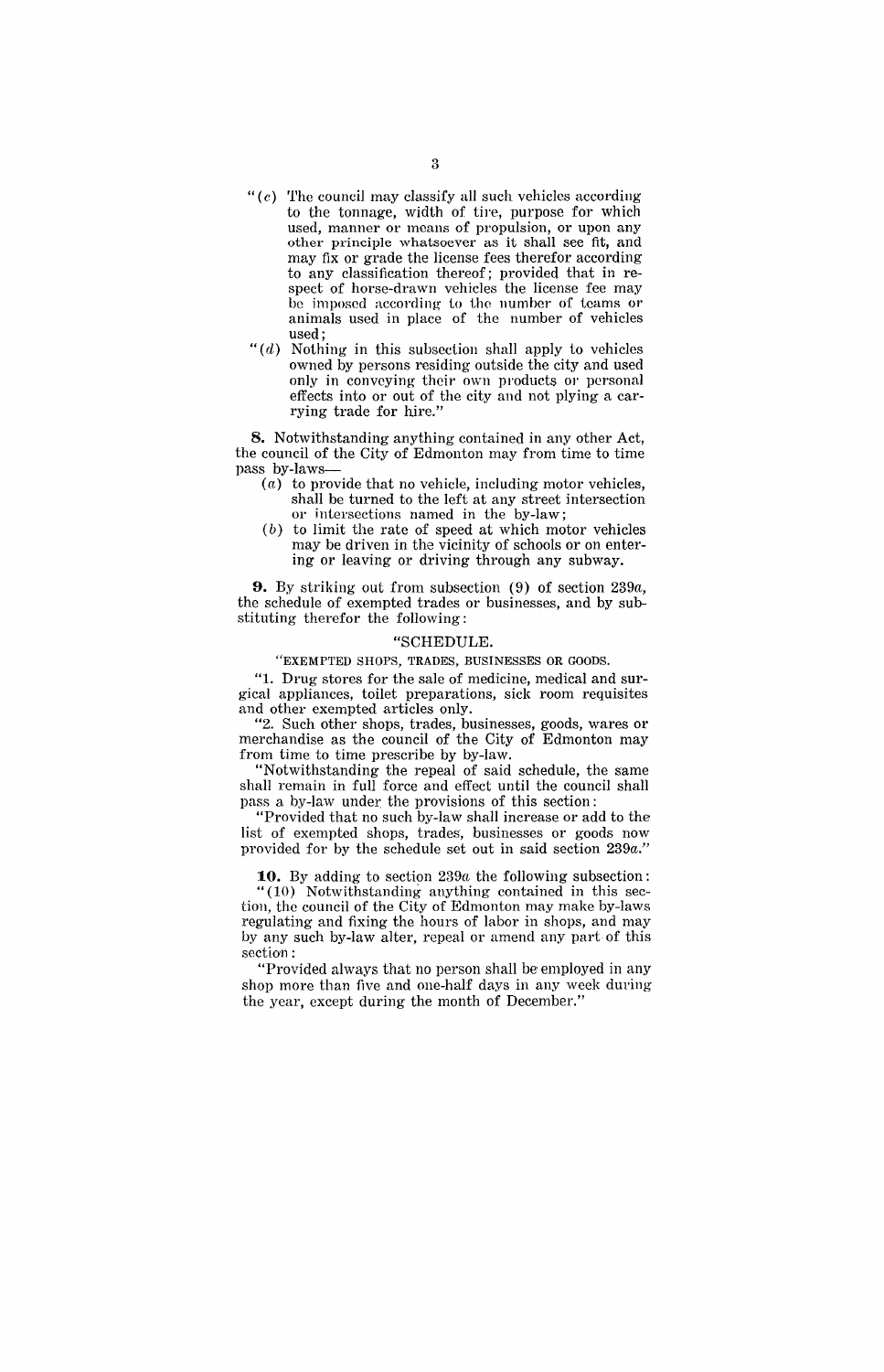**11.** By adding to section 62 of chapter 52 of the Statutes of Alberta, 1918, the following:

" $(e)$  Notwithstanding anything hereinbefore contained, the council may from time to time pass by-laws for reclassifying the said trades, manufactures, financial or commercial institutions, premises occupied as warehouses or storehouses, businesses, occupations, arts, professions or means of profit or livelihood hereinbefore mentioned, and varying the percentages hereinbefore fixed as payable by any or all of such trades, manufactures, financial or commercial institutions, premises occupied as warehouses or storehouses, businesses, occupations, arts, professions or means of profit or livelihood."

**12.** By adding to section 56 as contained in subsection  $(2)$  of section 12 of chapter 42 of the Statutes of Alberta, 1924, the following:

"The council may include in the definition of the word 'income,' personal and living expenses, clothing and allowances when such form part of the profit, gain or remuneration of the person liable to pay the tax, This power shall be deemed to have always been in force."

**13.** Whereas the council of the City of Edmonton in or about the years 1914 and 1915 undertook as a local improvement by way of special frontage assessment, the widening of 124th Street, from 101st (Jasper) Avenue to 118th (Alberta) Avenue, and 95th Street (Syndicate Avenue and Kirkness Street), from 101st (Jasper) Avenue to 118th (Alberta) Avenue; and

Whereas by reason of the conditions arising out of the Great War the city did not complete the said works and the council of the City of Edmonton deems it expedient to complete the said works;

Therefore be it enacted:

1. Notwithstanding anything contained in *The Edmonton Charter* or amendments thereto, or in any by-law of the city, the council may proceed with and carry out the said works during the years 1930, 1931 and (or) *1932.* 

2. All acts of the council, notices and other proceedings required to be passed, given or performed for the purpose of initiating and carrying out the said works shall conclusively be deemed to have been passed, given or performed.

3. The council of the city may require all buildings hereafter erected upon said parts of the said respective streets to be placed back so as to conform with the street line as it will be when the widening is complete, saving all rights to compensation or damages which the owners of the lands upon which said new buildings are to be erected may have under the provisions of *The Edmonton Charter*.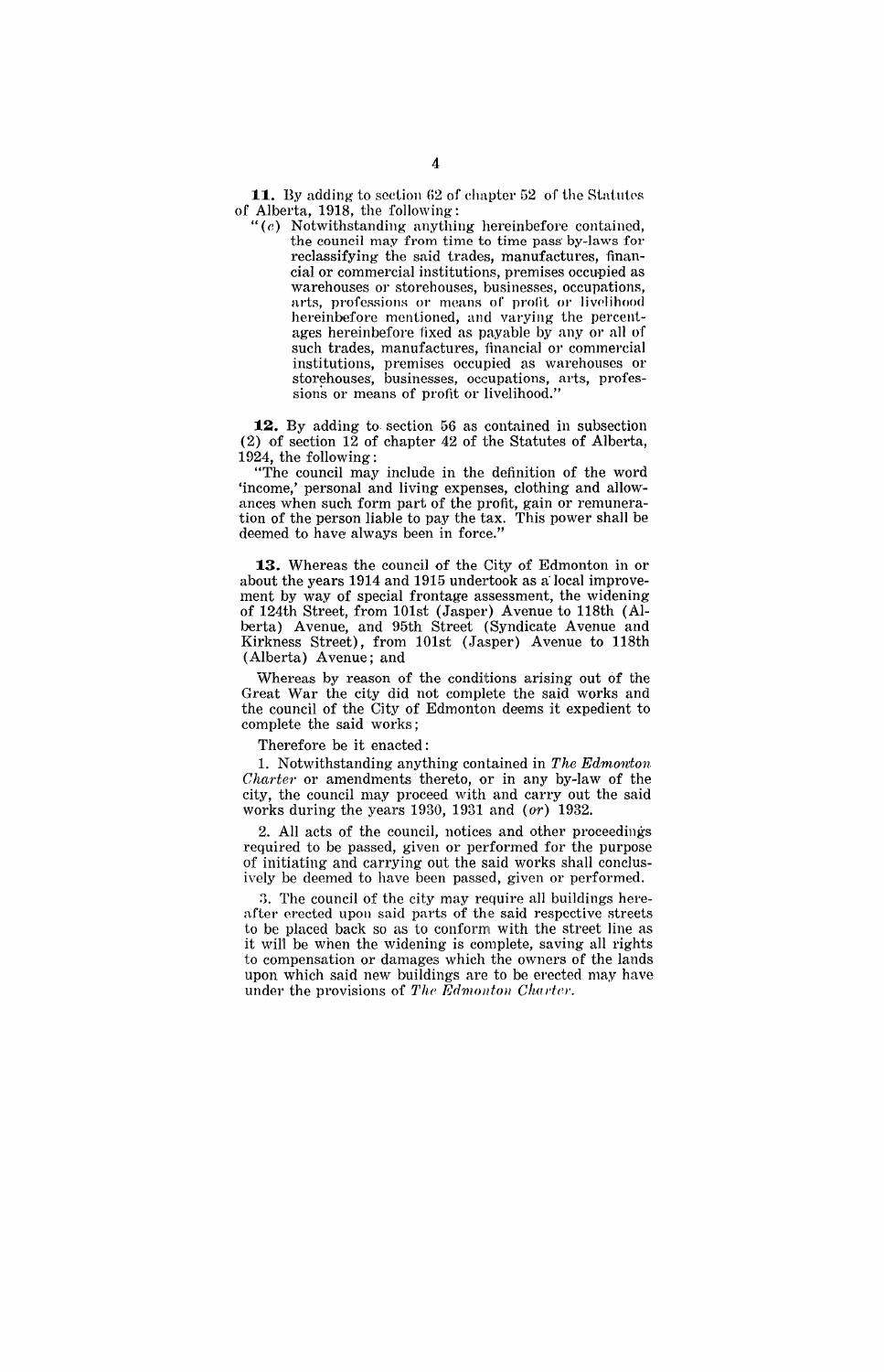**14.** The following by-laws of the city, namely:

By-law No. 59, 1929, passed on the 17th day of December. 1929, intituled, "A by-law to create a debt in the sum of  $$90,964.56$ , to pay that part of the cost of the works hereinafter described to be borne by the properties abutting thereon, and to issue debentures in the said sum";

By-law No. 64, 1929, passed on the 17th day of December, 1929, intituled, "A by-law for creating a debt in the sum of \$73,500.00 for the purpose of paying the city's share of the construction of a subway under the tracks of the Canadian Northern Railway and the Grand Trunk Pacific Railway at 97th Street, in the City of Edmonton, and to issue debentures in said sum";

By-law No. 66, 1929, passed on the 17th day of December, 1929, intituled, "A by-law to create a debt in the sum of \$125,000.00, for the purpose of constructing and equipping a garbage destructor or incinerator, and for the issue of debentures in said sum";

By-law No. 67, 1929, passed on the 17th day of December. 1929, intituled, "A by-law to create a debt in the sum of \$85,000.00 for the purpose of supplementing the sum of \$292,688.00 authorized to be borrowed by By-law No. 42, 1928, renumbered No. 13, 1929, for erecting a new wing to the Royal Alexandra Hospital and a new section to the Nurses' Home connected therewith, and for furnishing and equipping the said wing and section, and to issue debentures in the said sum of \$85,0'00.00";

By-law No. 68, 1929, passed on the 17th day of December, 1929, intituled, "A by-law to create a debt in the sum of \$100,000.00, for the purpose of building an approach on the west side of the High Level Bridge at the south end thereof, and for replacing certain other bridges by fills, and to issue debentures in the said sum"-

and all the assessments thereby imposed or authorized to be imposed, and each and every of them are hereby validated and confirmed and declared to be legal, valid and hinding upon the City of Edmonton and the ratepayers or burgesses thereof affected thereby, and the same shall not be open to question in any court on any ground whatsoever; and all debentures and the 'coupons attached thereto, issued or to be issued or purporting to be issued under the same or any of them, are hereby declared to be issued on the credit and security of the municipality at large and are hereby declared to be legal, valid and binding upon the City of Edmonton and the ratepayers or burgesses thereof, and the same shall not be open to question in any court on any ground whatsoever.

**15.** Whereas the City of Edmonton has heretofore passed the respective by-laws, on the respective dates, authorizing the issue of debentures to the respective amounts for the respective purposes, bearing the respective dates and rates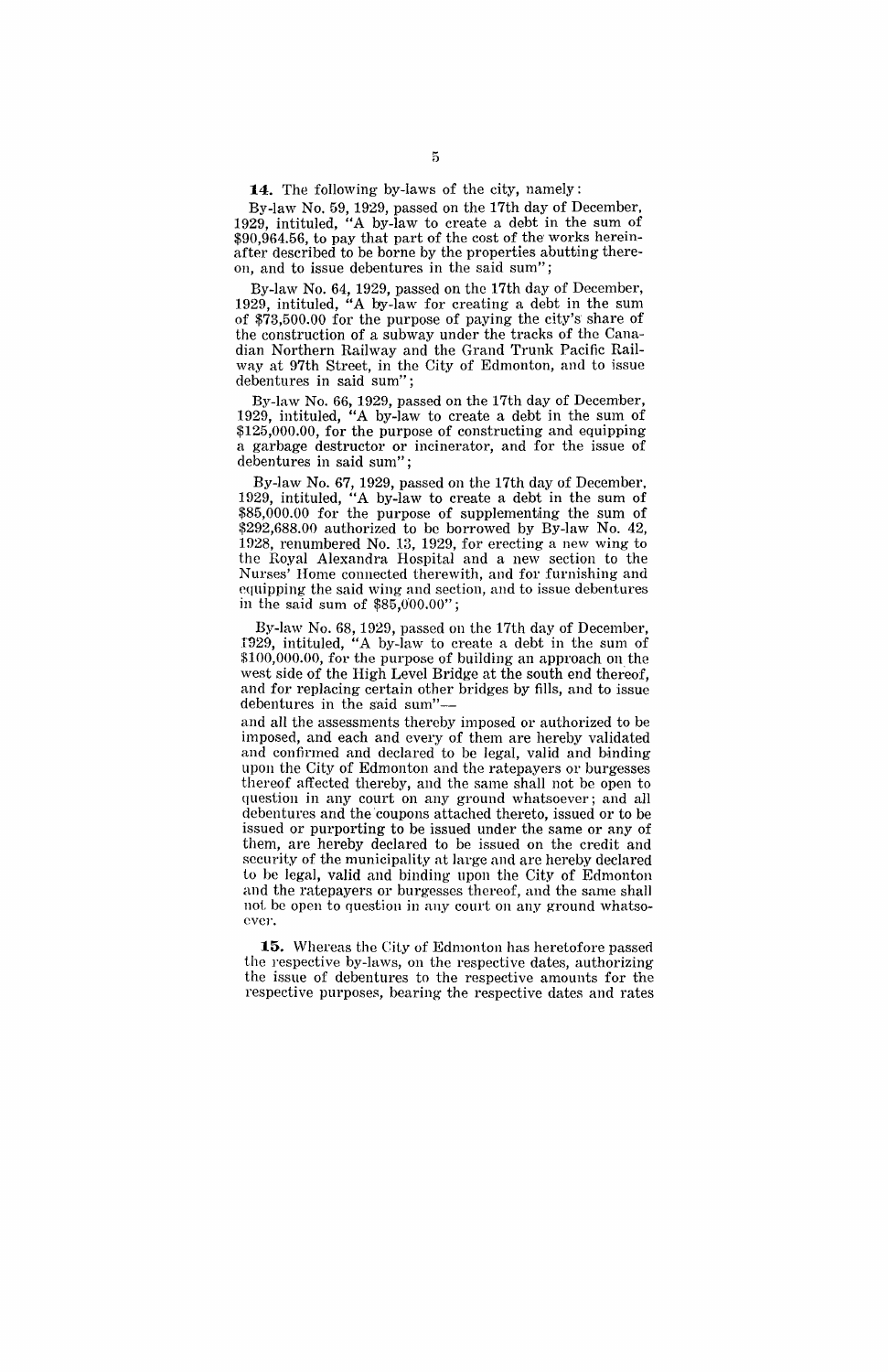of interest, and maturing in the respective number of years, as sct forth in the schedule to this Act; and

Whereas each of said by-laws provided that there should be raised annually during the currency of the said debentures issued thereunder by a special rate sufficient therefor over and above all other rates on all the ratable property in the municipality an amount sufficient to pay the annual interest on the said debentures and an amount for sinking fund sufficient with accumulated interest thereon to meet the principal of said debentures at the maturity thereof; and

Whereas the city acting or purporting to act pursuant to section 20 of chapter 90 of the Statutes of Alberta, 1922, and to By-law No. 46 of 1922, re-numhered No.2 of 1923, passed 8th January, 1923, reduced the annual sinking fund levies in respect of each of said issues of debentures commencing with the year 1923 to such an amount as would, together with the sinking fund on hand to the credit of each of said issues of debentures and together with the accumulated interest on said sinking fund on hand and on said reduced levies for sinking fund, be sufficient to meet the principal amount of each of said issues of debentures within the certain period of years beyond the actual maturity of each of said issues of debentures as more particularly provided in said By-law No.2 of 1923; and

Whereas none of said debentures have been issued for the purpose of paying the cost of local improvements other than the city's share thereof; and

Whereas no debentures have been issued by the city pursuant to said section 20 of chapter 90 of the Statutes of Alberta, 1922, and said By-law No.2 of 1923; and

Whereas it is desirable to make further provision for the repayment at maturity of the debentures referred to in the said schedule:

1. Section 20 of chapter 90 of the Statutes of Alberta. 1922, and By-law No. 46, 1922, re-numbered No.2, 1923, of the City of Edmonton, passed 8th January, 1923, are hereby repealed, except as to the reduction made and authorized by the city in the annual levies for sinking fund in respect of the debentures referred to in the schedule to said By-law No. 2 of 1923, and such reduced annual levies for sinking fund are hereby confirmed and validated.

2. During the currency of the debentures issued under the respective by-laws referred to in the schedule to this Act the city shall levy and raise in each year by n special rate sufficient therefor over and above all other rates on all the ratable property in the municipality the respective amounts required to pay the interest falling due on such debentures in such year.

3. During the currency of said debentures the city shall levy and raise in each year in manner aforesaid in respect of each of said issues of debentures the reduced sinking fund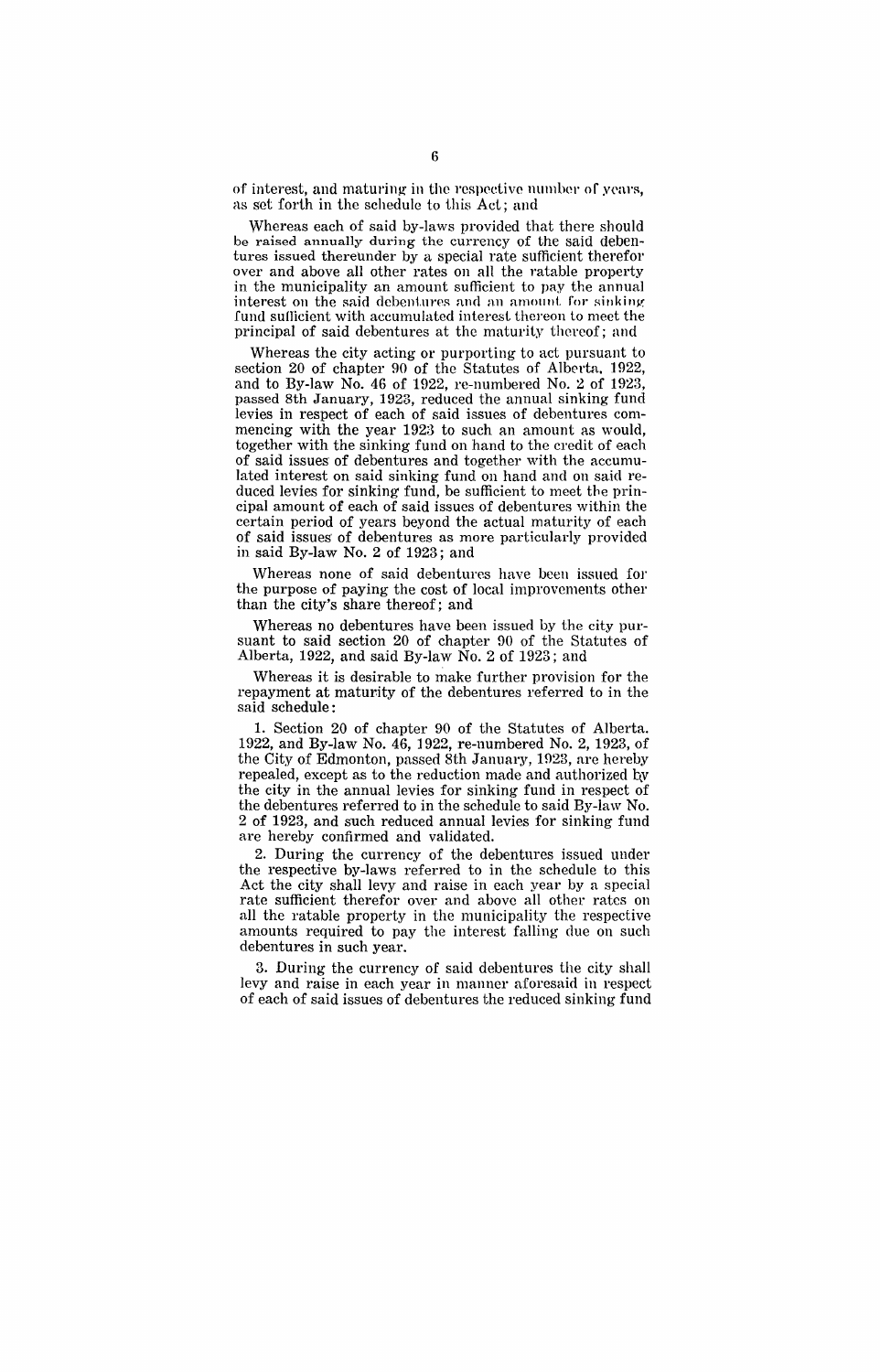authorized and provided by said By-law No.2 of 1923, provided that at any time with the approval of the Board of Public Utility Commissioners the city may by by-law reduce or increase the amount of such reduced annual sinking fund in respect of any or all of said issues of debentures.

4. All sinking funds on hand in respect of any of said issues of debentures at the date of passage of said By-law No.2 of 1923, and all accumulated interest thereon and all sinking- fund levied in respect of each such issue of debentures subsequent to the passage of said By-law No.2 of 1923 and the accumulated interest thereon shall be held for and applied to the repayment of the said debentures respectively at the maturity thereof and the city shall raise the remaining monies necessary for such repayment in full and may from time to time and at any time before the respective maturities of said debentures authorize the issue and sale of new debentures to such respective amounts as the council may estimate to be necessary, after payment of discount and other expenses in connection with the issue and sale of such new debentures, to realize the net sum required after the application of the accumulated sinking fund available therefor to repay one or more of the said respective issues of debentures as the same respectively mature. The said net sum realized from the issue and sale of said new debentures shall be applied for the purpose aforesaid and for no other purpose.

5. Such new debentures may bear such date, carry such rate of interest, be payable at such place or places and in such monies and upon such terms and conditions and mature within such period not exceeding thirty years from the date thereof as the city may determine at the time of issuing said debentures and the by-laws authorizing the issue of such new debentures shall provide for raising in each year during the currency thereof upon all the ratable property in the municipality a sum sufficient to pay the annual interest on such new debentures and a sum for sinking fund which. together with accumulated interest thereon compounded annually at a rate not exceeding four and one-half per centum per annum, will be sufficient to retire such new debentures at their maturity.

6. Whenever the sale of the new debentures produces more than the net sum required for the purpose aforesaid, the excess amount so realized shall form part of the general funds of the city, and whenever the sale of the new debentures produces less than the net sum required for the purpose aforesaid the city may issue and sell further new debentures to such amount as the council may deem necessary to realize the deficiency.

7. Pending the sale of such new debentures the city may borrow from any bank or person upon promissory notes, temporary debentures or other temporary securities by way of temporary loan for not more than one year, the monies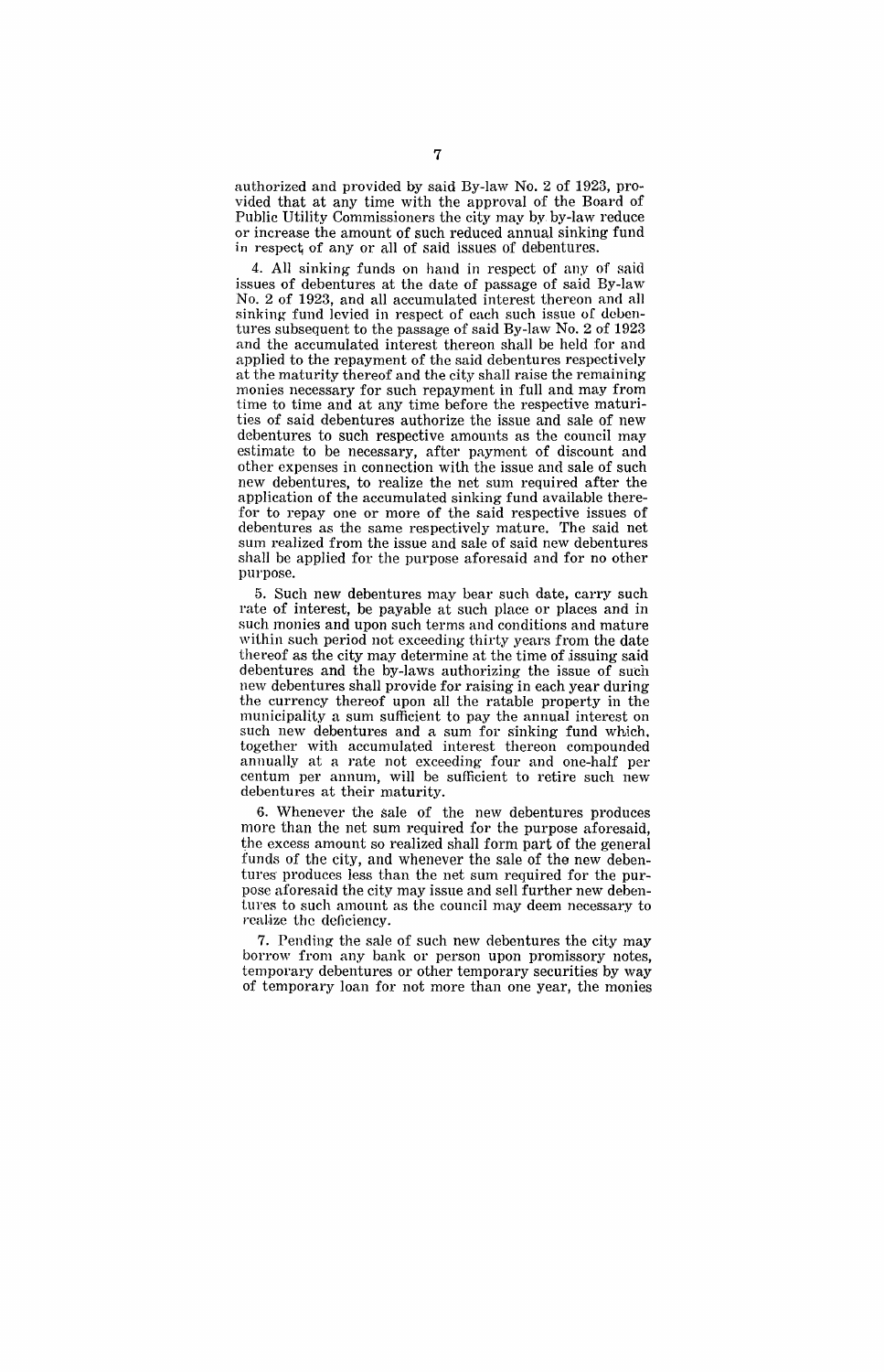necessary, together with such accumulated sinking fund available therefor to payoff at maturity anyone or more issues of said debentures, and the city may in manner aforesaid issue and sell new debentures to the amount the council may estimate to be necessary to realize the net sum required for the purpose of repaying the said temporary loan and redeeming said temporary securities issued therefor, and such net sum shall be used solely for such purpose; or pending the sale of such new debentures the city may borrow the monies required as aforesaid by way of loan for not more than one year on such new debentures in such manner and on such terms and conditions as may be deemed expedient and may deposit, hypothecate or charge such new debentures as security for any such loan and may enter into any agreement for the purpose of carrying out the terms and conditions of such loan as may be deemed expedient, and when such loan has been paid off and the pledge redeemed the said new debentures may be re-issued and sold or pledged as if the former pledging had not taken place.

8. Notwithstanding anything herein contained the city may issue and sell new debentures for the purpose of realizing the net sum required to recoup the monies applied by the city out of funds in its hands for the purpose of repaying the debentures of the city referred to in said schedule which matured in the year 1929.

9. A recital in any by-law of the amount of sinking fund available for the repayment of the maturing debentures referred to in such by-law shall be conclusive evidence of the fact.

10. Debentures issued and debts contracted by the city pursuant to the provisions of this Act shall not form part of the debt of the city within the meaning of the sections of *The Edmonton Charter* limiting the borrowing powers of the city, and it shall not be necessary to obtain the assent of the electors to any by-law passed by the council of the city pursuant to the authority contained in this Act either for borrowing money or for any other purpose.

**11.** All payments heretofore made out of the general funds of the city together with accumulated sinking funds on hand to repay any of the debentures referred to in said By-law No.2 of 1923 are hereby confirmed and validated.

**16.** This Act shall come into force on the day upon which it is assented to.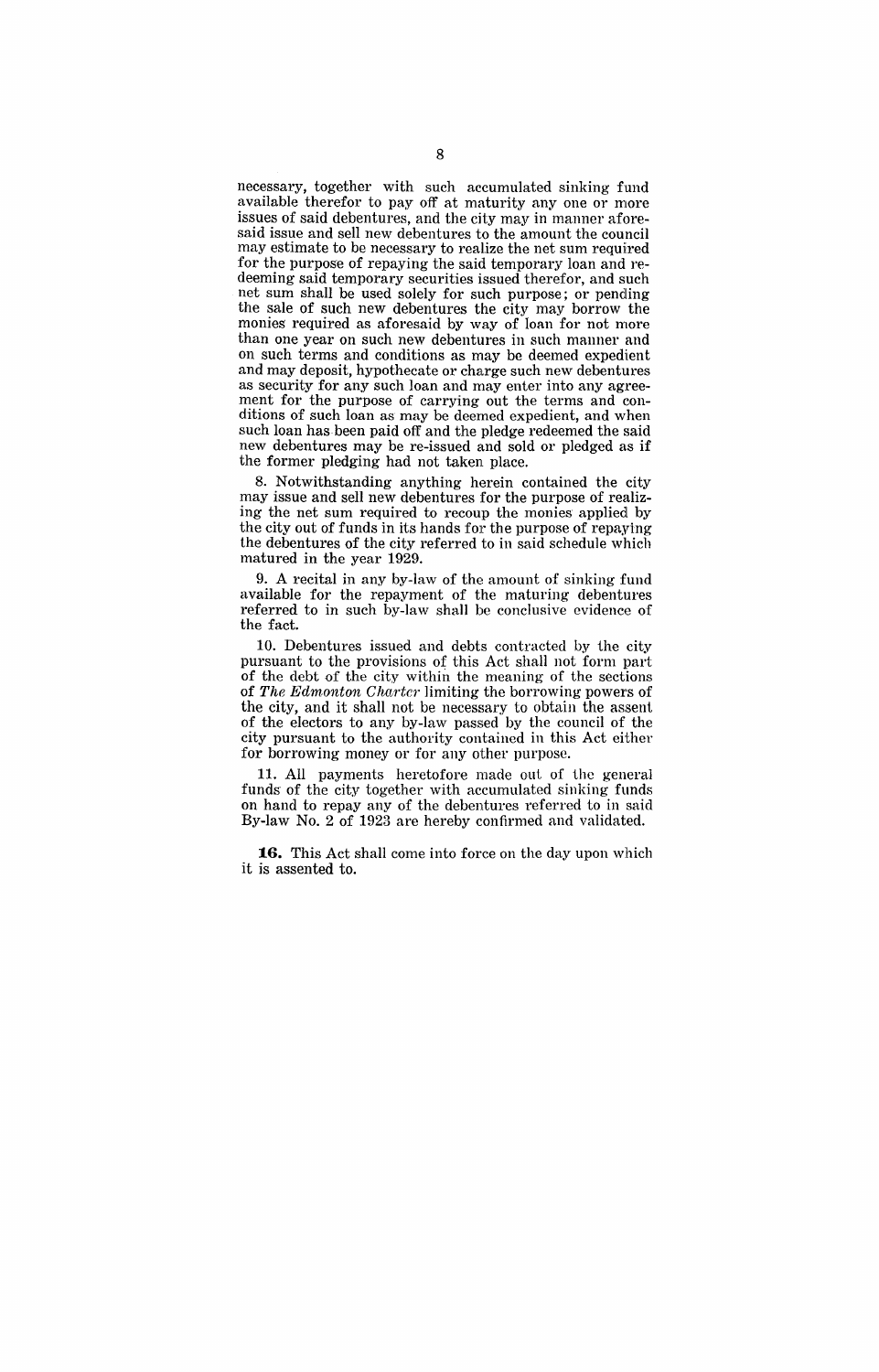| Date of<br>Debentures                                                                                                                                                                                                                                                                                                                                                                                                                                                                                                                                                                                                                               | Purpose of Issue                                                                                                                                                                                                                                                                                                                                                                                                                                                                                                                                                                                                                                                                                                                                                                                             | Amount of<br>Debentures<br>Authorized                                                                                                                                                                                                                                                                                                                                                                                     | Date of<br>Passage                                                                                                                                                                                                                                                                                                                                                                                                                                                                                                                                                                                                                                                                | No. of<br>By-law                                                                                                                                                                                                             |
|-----------------------------------------------------------------------------------------------------------------------------------------------------------------------------------------------------------------------------------------------------------------------------------------------------------------------------------------------------------------------------------------------------------------------------------------------------------------------------------------------------------------------------------------------------------------------------------------------------------------------------------------------------|--------------------------------------------------------------------------------------------------------------------------------------------------------------------------------------------------------------------------------------------------------------------------------------------------------------------------------------------------------------------------------------------------------------------------------------------------------------------------------------------------------------------------------------------------------------------------------------------------------------------------------------------------------------------------------------------------------------------------------------------------------------------------------------------------------------|---------------------------------------------------------------------------------------------------------------------------------------------------------------------------------------------------------------------------------------------------------------------------------------------------------------------------------------------------------------------------------------------------------------------------|-----------------------------------------------------------------------------------------------------------------------------------------------------------------------------------------------------------------------------------------------------------------------------------------------------------------------------------------------------------------------------------------------------------------------------------------------------------------------------------------------------------------------------------------------------------------------------------------------------------------------------------------------------------------------------------|------------------------------------------------------------------------------------------------------------------------------------------------------------------------------------------------------------------------------|
| 1, 1909<br>Dec.<br>1, 1909<br>Dec.<br>1, 1909<br>Dec.<br>13, 1909<br>July<br>13, 1909<br>July<br>July<br>13, 1909<br>1, 1910<br>July<br>2, 1910<br>Aug.<br>2, 1910<br>Aug.<br>1, 1911<br>July<br>1, 1911<br>July<br>1, 1911<br>July<br>1, 1911<br>July<br>1, 1911<br>July<br>1, 1911<br>July<br>1911<br>July<br>30, 1907<br>Nov.<br>1, 1912<br>April<br>1, 1912<br>April<br>1, 1912<br>April<br>1, 1912<br>April<br>1, 1912<br>April<br>1, 1912<br>April<br>30, 1912<br>Jan.<br>1908<br>2,<br>June<br>1908<br>2.<br>June<br>25.<br>1908<br>Feb.<br>1913<br>1.<br>Jan.<br>1, 1913<br>Jan.<br>1, 1913<br>Jan.<br>1, 1913<br>April<br>1, 1913<br>April | Hav Market Site<br>To extend Market Site<br>Fire Hall Sites<br>Market Building<br>City's Share Cement Walks<br>City's Share Paving<br><b>Exhibition Ground Improvements</b><br>City's Share Local Improvements<br>City's Share Concrete Walks<br><b>Exhibition Buildings</b><br><b>Street Paving</b><br><b>Exhibition Buildings</b><br>Civic Stables<br><b>Street Paving</b><br>Warehouse<br>City's Share Concrete Walks<br>Market Site<br>Children's Shelter<br>Imp'ts. Exhibition Gr'nds and Bldgs.<br><b>Street Paving</b><br>Civic Stables<br>Additions to Warehouse<br>Bonus Royal Alex. Hospital<br>Cement Walks<br>Permanent Improvements<br>Sewers, etc.<br>Parks Site<br>Civic Office Building<br>Police Building<br>Civic Office Building Site<br>Building for Stores<br>First St. Market Building | \$40,000.00<br>45,000.00<br>3,000.00<br>2,650.00<br>1,596.55<br>11,018.28<br>75,000.00<br>4,928.00<br>992.85<br>75,000.00<br>35,000.00<br>175,000.00<br>10,000.00<br>40,000.00<br>12,250.00<br>735.00<br>12,000.00<br>40,000.00<br>175,200.00<br>200,020.00<br>12,066.67<br>15,086.67<br>55,000.00<br>16,919.20<br>5,434.00<br>61,737.25<br>11,415.00<br>225,813.34<br>75,433.34<br>76,406.67<br>109,500.00<br>110,960.00 | 29 June,<br>1909<br>29 June,<br>1909<br>29 June.<br>1909<br>13 July,<br>1909<br>1909<br>13 July,<br>13 July.<br>1909<br>22 Feb.,<br>1910<br>2<br>1910<br>Aug.,<br>$\mathbf{2}$<br>1910<br>Aug.,<br>21<br>1910<br>June,<br>26<br>1910<br>April,<br>31<br>1911<br>Jan.,<br>27<br>1911<br>April,<br>27<br>1911<br>April,<br>27 April,<br>1911<br>13 May,<br>1911<br>30 May,<br>1907<br>Oct.,<br>1911<br>12<br>1912<br>30 Jan.,<br>1912<br>30 Jan<br>1912<br>30 Jan.,<br>1912<br>30 Jan.,<br>31 July,<br>1911<br>30 Jan.,<br>1912<br>1908<br>11 June,<br>1908<br>11 June,<br>1908<br>25 Feb.,<br>26 March, 1912<br>26 March, 1912<br>26 March, 1912<br>4 March, 1913<br>4 March, 1913 | 213<br>214<br>215<br>297<br>301<br>309<br>248<br>357<br>358<br>280<br>261<br>300<br>314<br>319<br>334<br>396<br>189<br>358<br>366<br>376<br>377<br>379<br>348<br>440<br>252<br>254<br>240<br>392<br>395<br>391<br>461<br>465 |

#### SCHEDULE REFERRED 'TO IN SECTION 15.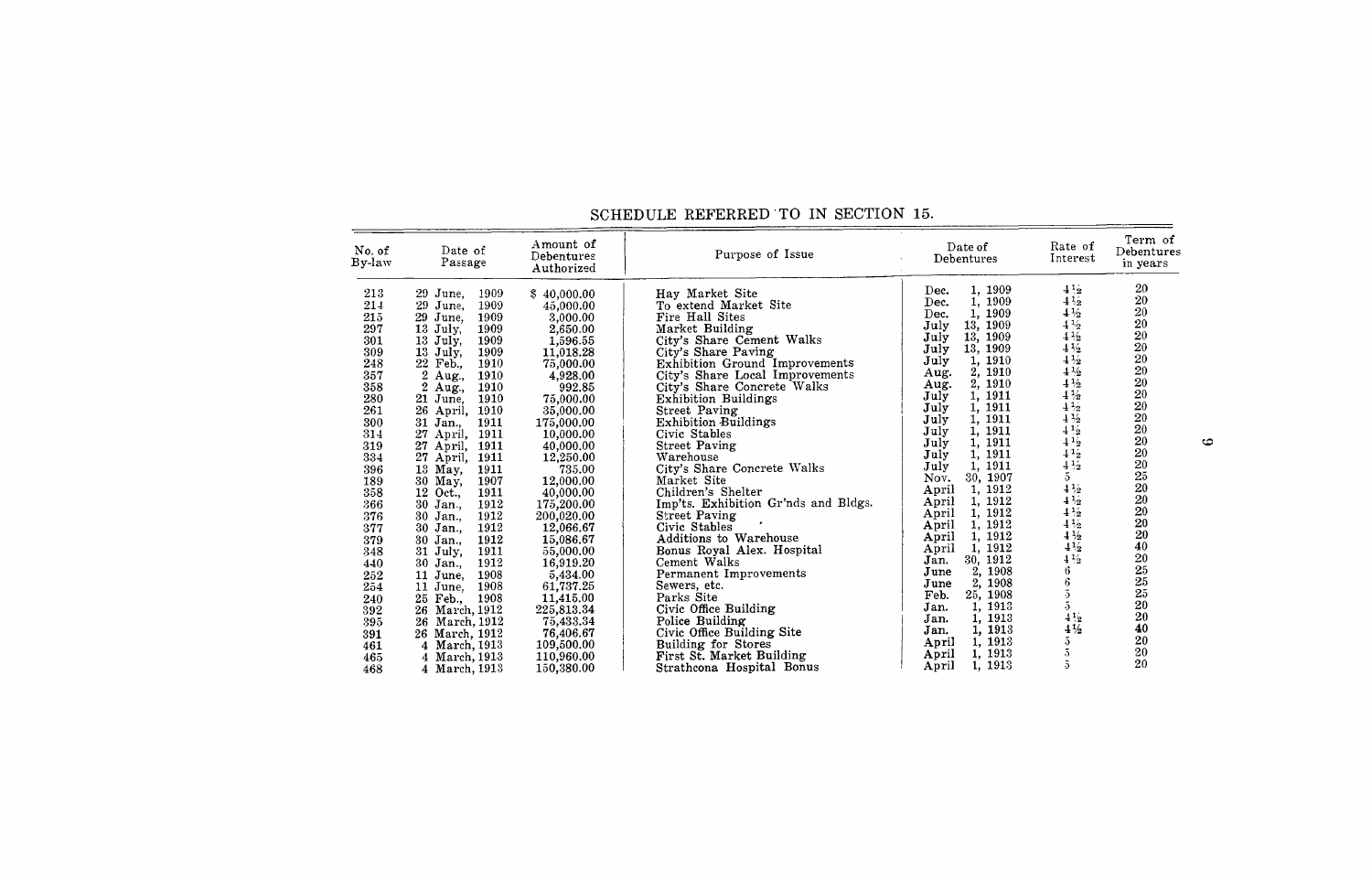# SCHEDULE REFERRED TO IN SECTION 15-Continued.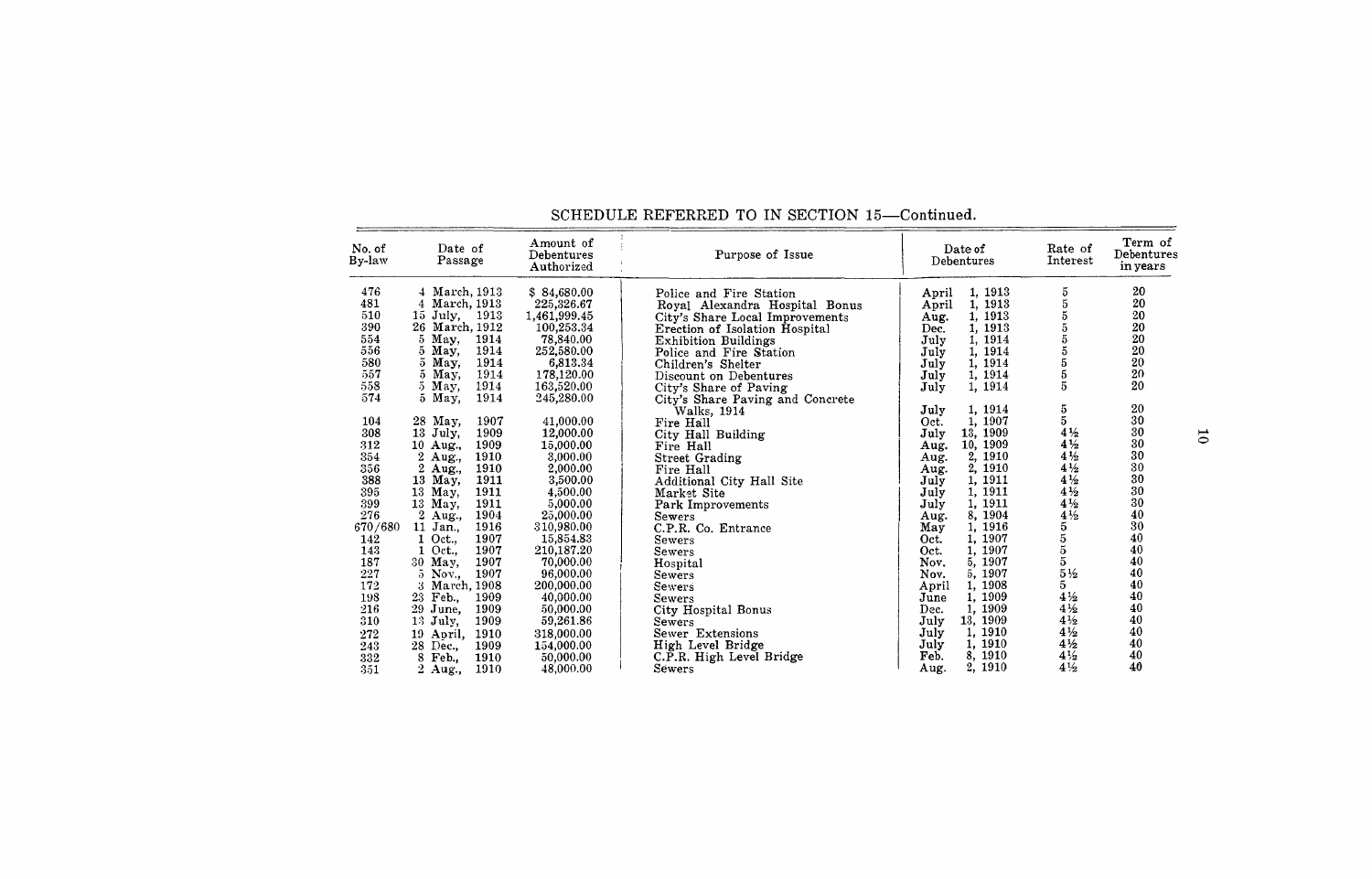| No. of<br>By-law                                                                                                                  | Date of<br>Passage                                                                                                                                                                                                                                                                                                                                                                                      | Amount of<br>Debentures<br>Authorized                                                                                                                                                                                                                              | Purpose of Issue                                                                                                                                                                                                                                                                                                                                                                                                                                | Date of<br>Debentures                                                                                                                                                                                                                                                                                                                                                                          | Rate of<br>Interest                                                                                                                                                                                                                                                                                             | Term of<br>Debentures<br>in years                                                                                    |
|-----------------------------------------------------------------------------------------------------------------------------------|---------------------------------------------------------------------------------------------------------------------------------------------------------------------------------------------------------------------------------------------------------------------------------------------------------------------------------------------------------------------------------------------------------|--------------------------------------------------------------------------------------------------------------------------------------------------------------------------------------------------------------------------------------------------------------------|-------------------------------------------------------------------------------------------------------------------------------------------------------------------------------------------------------------------------------------------------------------------------------------------------------------------------------------------------------------------------------------------------------------------------------------------------|------------------------------------------------------------------------------------------------------------------------------------------------------------------------------------------------------------------------------------------------------------------------------------------------------------------------------------------------------------------------------------------------|-----------------------------------------------------------------------------------------------------------------------------------------------------------------------------------------------------------------------------------------------------------------------------------------------------------------|----------------------------------------------------------------------------------------------------------------------|
| 281<br>299<br>302<br>303<br>312<br>327<br>316<br>328<br>332<br>371<br>187<br>372<br>389<br>398<br>357<br>365<br>369<br>388<br>435 | 1910<br>21 June,<br>1911<br>31 Jan.,<br>1911<br>31 Jan.,<br>1911<br>31 Jan.,<br>27 April,<br>1911<br>1911<br>27<br>April,<br>1911<br>27<br>April,<br>1911<br>27<br>April,<br>1911<br>27 April,<br>1910<br>13 Dec.,<br>1907<br>30 May,<br>1910<br>13 Dec.,<br>1911<br>13 May,<br>1911<br>13 May,<br>1911<br>12 Oct<br>1912<br>30 Jan.,<br>1912<br>30 Jan<br>1912<br>27 Feb.,<br>1912<br>12 Jan.,<br>1912 | \$175,000.00<br>164,000.00<br>12,450.00<br>91,250.00<br>36,000.00<br>22,000.00<br>1,000.00<br>18,000.00<br>4.000.00<br>37,387.00<br>70,000.00<br>70,000.00<br>30,000.00<br>50,000.00<br>31,000.00<br>39,906.67<br>4,866.67<br>818,086.67<br>65,000.00<br>10,000.00 | City Hospital Bonus<br>East End Bridge<br>Jasper Avenue Subway<br>Land for Industrial Sites<br>Parks (Hospital Site)<br>Armoury Site<br>Fire Hall Sites<br>Addition to Storage Yards<br>Police Station Sites<br>Parks Site<br>Hospital<br>East End Sewer<br><b>Extension of Sewers</b><br>Hospital<br>Lands for Street Purposes<br>Police Station Sites<br>Fire Hall Sites<br>Sewer Extensions<br>Industrial Sites<br>Lands for Street Purposes | 1, 1911<br>July<br>1, 1911<br>July<br>1, 1911<br>July<br>1, 1911<br>July<br>1, 1911<br>July<br>1, 1911<br>July<br>July<br>1, 1911<br>July<br>1, 1911<br>July<br>1, 1911<br>1, 1911<br>July<br>1, 1911<br>July<br>July<br>1, 1911<br>1, 1911<br>July<br>1, 1911<br>July<br>1, 1912<br>April<br>1, 1912<br>April<br>1, 1912<br>April<br>1, 1912<br>April<br>12, 1912<br>Jan.<br>12, 1912<br>Jan. | $4^{1.2}$<br>$4^{1}2$<br>$4^{1}2$<br>$4^{1}_{2}$<br>$4^{1.2}$<br>$4^{1/2}$<br>$4^{1/2}$<br>$4^{1}$ <sup>2</sup><br>$4^{1}_{2}$<br>$4\,1_2$<br>$\bf{5}$<br>$4^{1}_{2}$<br>$4^{1}$ <sub>2</sub><br>$4^{1}2$<br>$4^{1}_{2}$<br>$4^{1}2$<br>$4^{1}$ <sub>2</sub><br>$4^{1}2$<br>$4^{1}_{2}$<br>$4^{1}$ <sub>2</sub> | 40<br>40<br>40<br>40<br>40<br>40<br>40<br>40<br>40<br>40<br>40<br>40<br>40<br>40<br>40<br>40<br>40<br>40<br>40<br>40 |
| 437<br>436<br>393<br>432<br>435<br>470<br>474<br>453<br>519<br>394<br>406<br>19                                                   | 12 Jan.,<br>1912<br>12 Jan.,<br>26 March, 1912<br>1912<br>24 Sept.,<br>1912<br>24 Sept.,<br>4 March, 1913<br>4 March, 1913<br>1913<br>6 Jan.,<br>1913<br>$22$ July,<br>1912<br>7 May,<br>1912<br>7 May.<br>1920<br>26 April,                                                                                                                                                                            | 25,000.00<br>26,280.00<br>150,380.00<br>66,000.00<br>19,466.67<br>4,866.67<br>185,420.00<br>1,692,149.00<br>310,006.67<br>60,346.67<br>45,000.00                                                                                                                   | Public Library, South Side<br>Parks, 14th Street<br>Land for Parks and Driveways<br>Storage Yards, South Side<br>Stores Site<br>Fire Hall Site<br>5th Street Bridge<br>Sewer Extensions, 1913<br>Parks, Golf Links<br>Parks<br>Swift's Sewer                                                                                                                                                                                                    | 12, 1912<br>Jan.<br>1, 1913<br>Jan.<br>1, 1913<br>Jan.<br>1, 1913<br>Jan.<br>1, 1913<br>Aug.<br>1, 1913<br>Aug.<br>1, 1913<br>Aug.<br>1, 1913<br>Aug.<br>1, 1913<br>Dec.<br>1, 1913<br>Dec.<br>1, 1913<br>Dec.<br>26, 1920<br>Aug.                                                                                                                                                             | $4^{1}$ <sub>2</sub><br>$4^{1}$ <sub>2</sub><br>$\bar{\mathfrak{d}}$<br>こうこうこ<br>õ<br>6                                                                                                                                                                                                                         | 40<br>40<br>40<br>40<br>40<br>40<br>40<br>40<br>40<br>40<br>40<br>40                                                 |

#### SCHEDULE REFERRED TO IN SECTION 15-Continued.